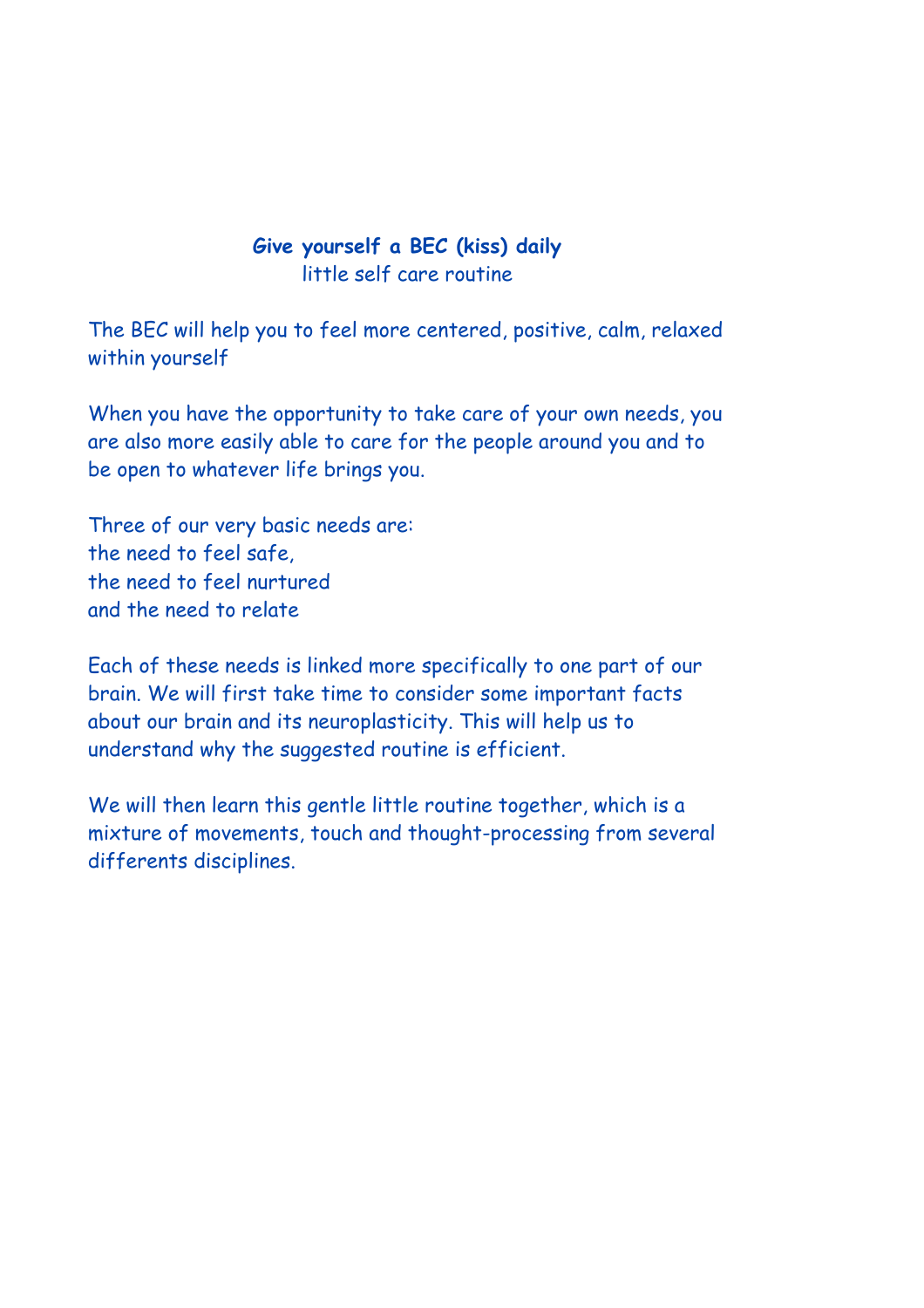## **Give yourself a BEC** (By Marina Berney. [www.move2balance.net](http://www.move2balance.net))

**Hydrate**, this allows your cells to better connect and communicate

Do some **cross crawls**, to simultaneously stimulate both hemispheres of your brain

Stay in **Hook ups 1-2** minutes, and breathe calmly and deeply

Educational Kinesiology Foundation, adapted from the Brain Gym handbook. for instruction<br>purposes only, used with permission. Marina Berney Educational Kinesiologist



Hold one hand on both **Perspective**  and the other on both **Silence** for 1-2 minutes and continue to breathe calmly





#### Hold one hand on **Unburden** and the other on **Relax**





 \*"pet the lizard, feed the mouse and hug the monkey" are Rick Hanson's ideas. To find out more about it go to his website<http://www.rickhanson.net>. and his newsletter. \*\* the points are original points from Healing Touch ITb. For more on this technique cf. [www.healingtouchITb.org](http://www.healingtouchITb.org)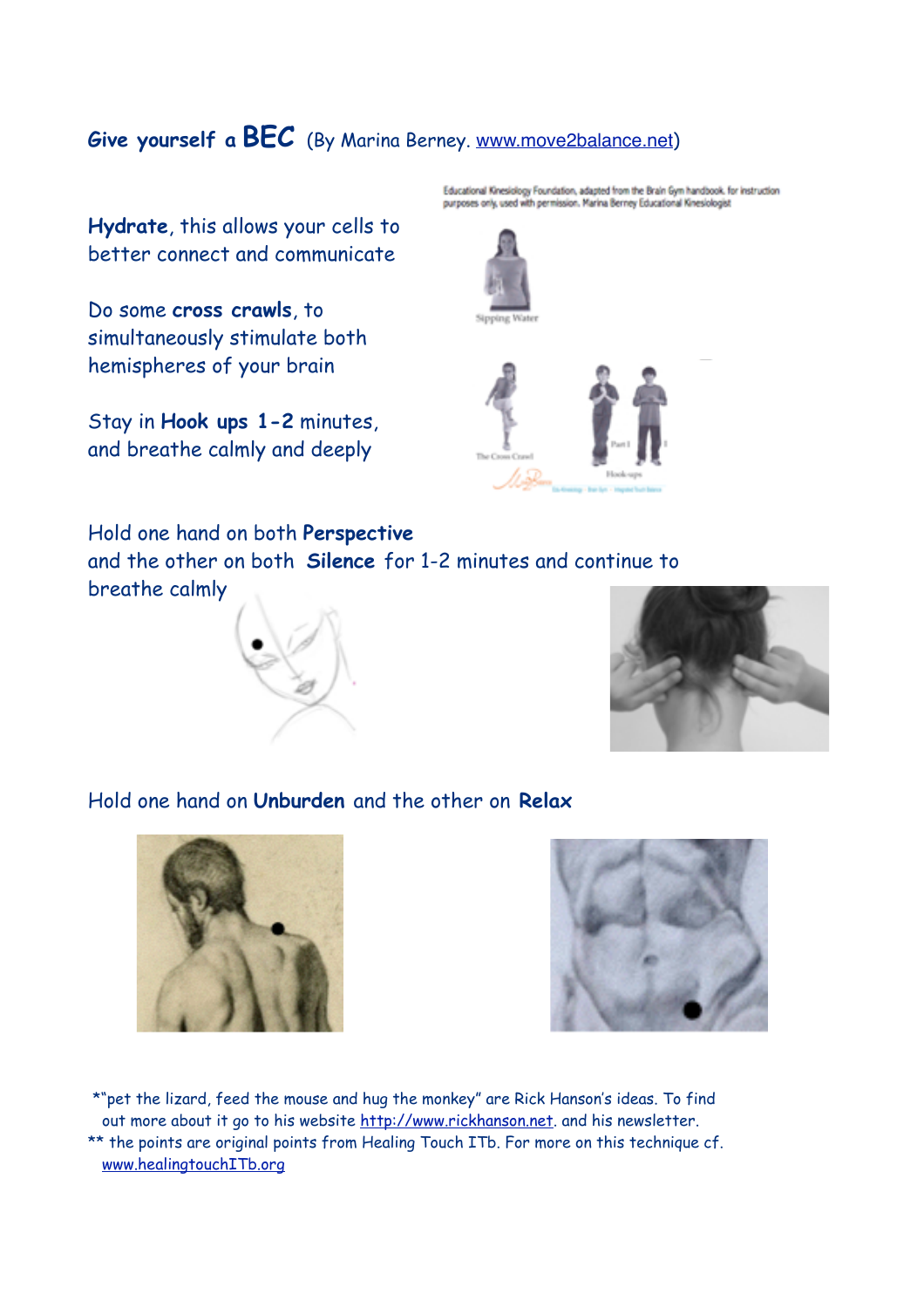

"**Pet the lizard"** safety

#### Hold **Courage** and **Trust**



It is important to take the time to acknowledge how much this inner little lizard is scared. Pay attention to this background noise of anxiety in your mind. Just relax, observe that actually **everything is fine** right now and send this message to the oldest parts of your brain..

Also calm your **body**. When your body relaxes the same message is sent to you brain : everything is fine. **Inhale deeply and observe** 



**that, actually, you are ok. Exhale and release your tensions and your anxiety.** Ask yourself : Am I on guard? Release your vigilance, make sure you are in a comfortable position and continue to breathe.

Whilst you are taking care of this little inner lizard, **register the sensations of relaxation and calmness** in your body**.** 

**Savour** these moments and make them last at least 30 seconds, so that they can be transfered in your implicit memory.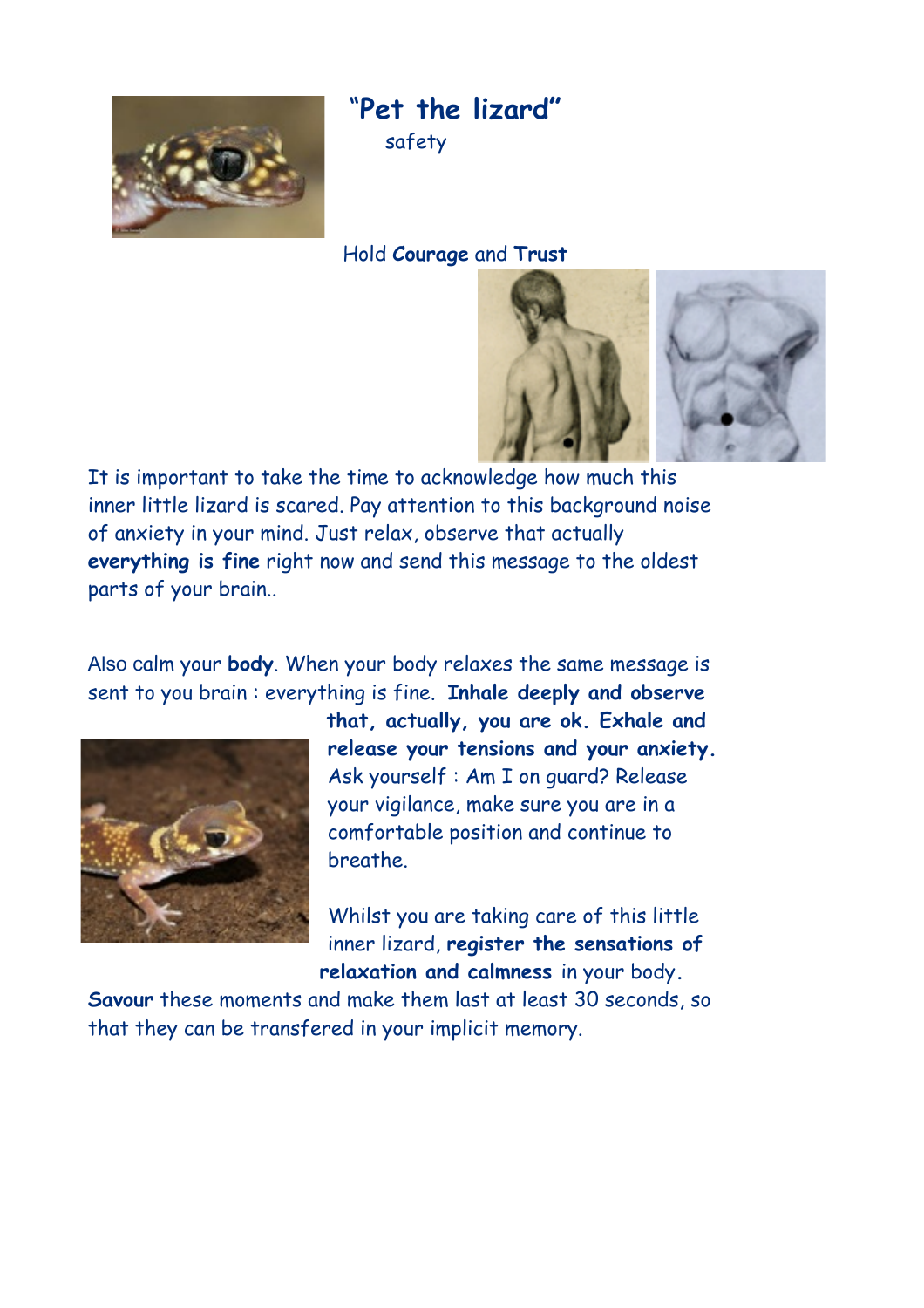# **"Feed the mouse"**



nurturing

Hold **Nurture** and **Reassurance**





Go back to your day and take the time to **appreciate all good aspects and to be nurtured by them**. Absorb all the pleasures brought by your senses (images, sounds, smells, tastes, pleasant sensations). Bring them back to your memory and enjoy them again. Think of the food you ate, your



material comforts, the beauty in all the different things you saw.

Take the time to contemplate the tasks you have accomplished, even the smallest : washing the dishes, the phone call you made to someone who needed it, the work done on some files. Ask yourself what positif aspects were brought to you by what was hard in your day.

Also think back also to all you have received from others : compassion, gentleness, humor, help, useful information..

Whilst you **register this feeling of being fed** in so many different ways make sure that it deeply impregnates within you. Imagine a part of yourself as this little furry mouse, nibbling all this 'food". Take the time to feel that you absorb, digest and feel nurtured.